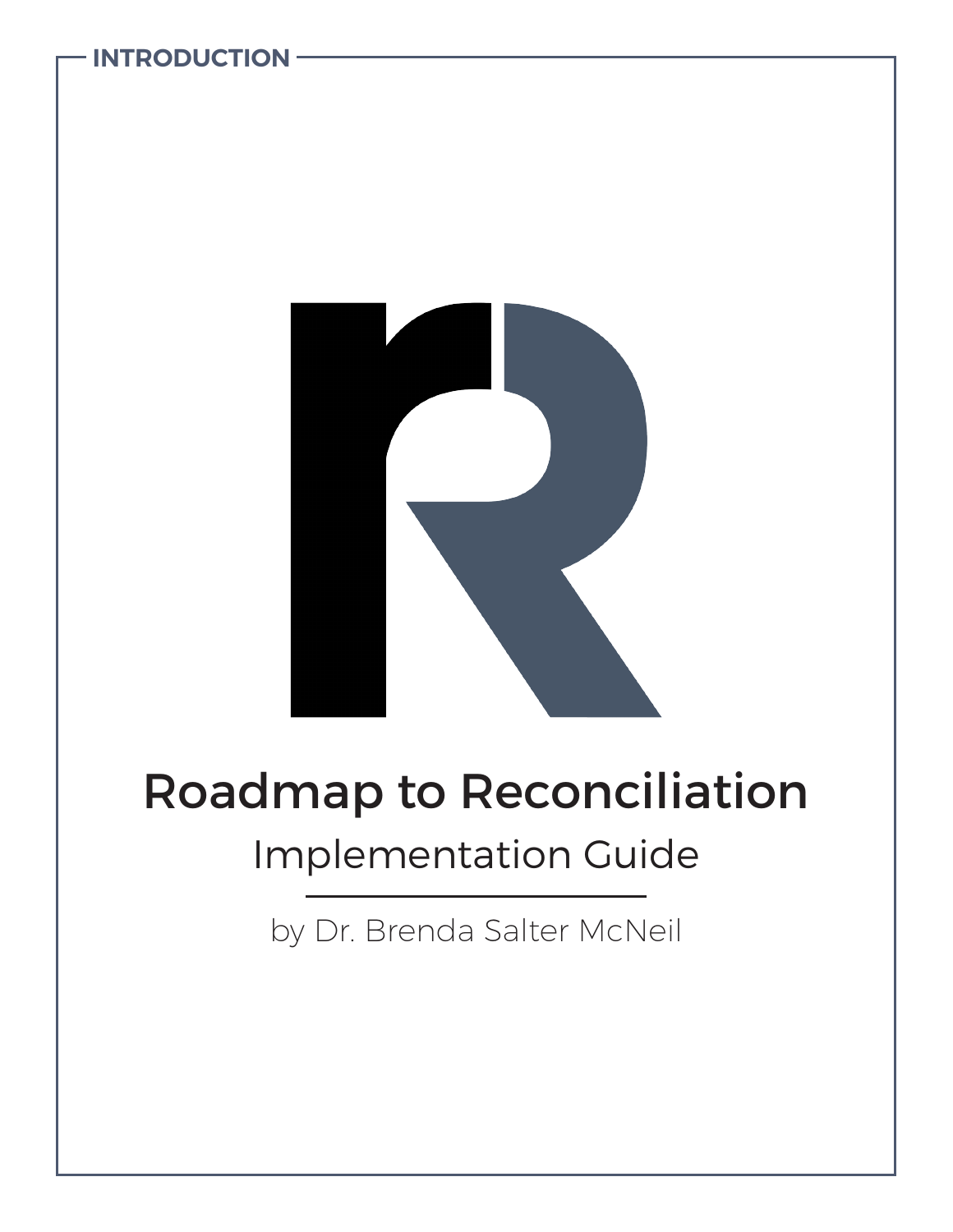#### The content of the Implementation Guide (IGuide) is based from the book, Roadmap to Reconciliation: Moving Communities into Unity, Wholeness and Justice by Brenda Salter McNeil.

The IGuide is written with the intent to be used in conjunction with this book.

#### Implementation Guide Editor: Liz Mosbo VerHage Implementation Guide Content Contributors: Kaila Alvarez Project Manager: Mercedes Robinson Video Production: Nathan Grossman Graphic Design: Matthew Lewis Copyeditor: Maggie Dalzell Erica Hunt Sarah Keough Ashley June Moore Nancy Rust Gail Song Bantum Ineliz Soto-Fuller

#### Special Thanks

Special thanks to Pastor Kevin Blue (Redeemer Covenant Church), Pastor Eugene Cho (Quest Church), Pastor Daniel Hill (River City Community Church), Pastor David Swanson and Won Kim (New Community Covenant Church-Bronzeville), and Pastor Royce Yuen (Marketplace Church), whose feedback and input were invaluable to the creation of this Implementation Guide.

#### **COPYING AND SHARING INFORMATION FOR USERS**

Please do not reproduce or distribute this material without express written permission from the author. For use in small group or organization settings only; no part may be used, handed out, sold for profit, or attributed to other sources.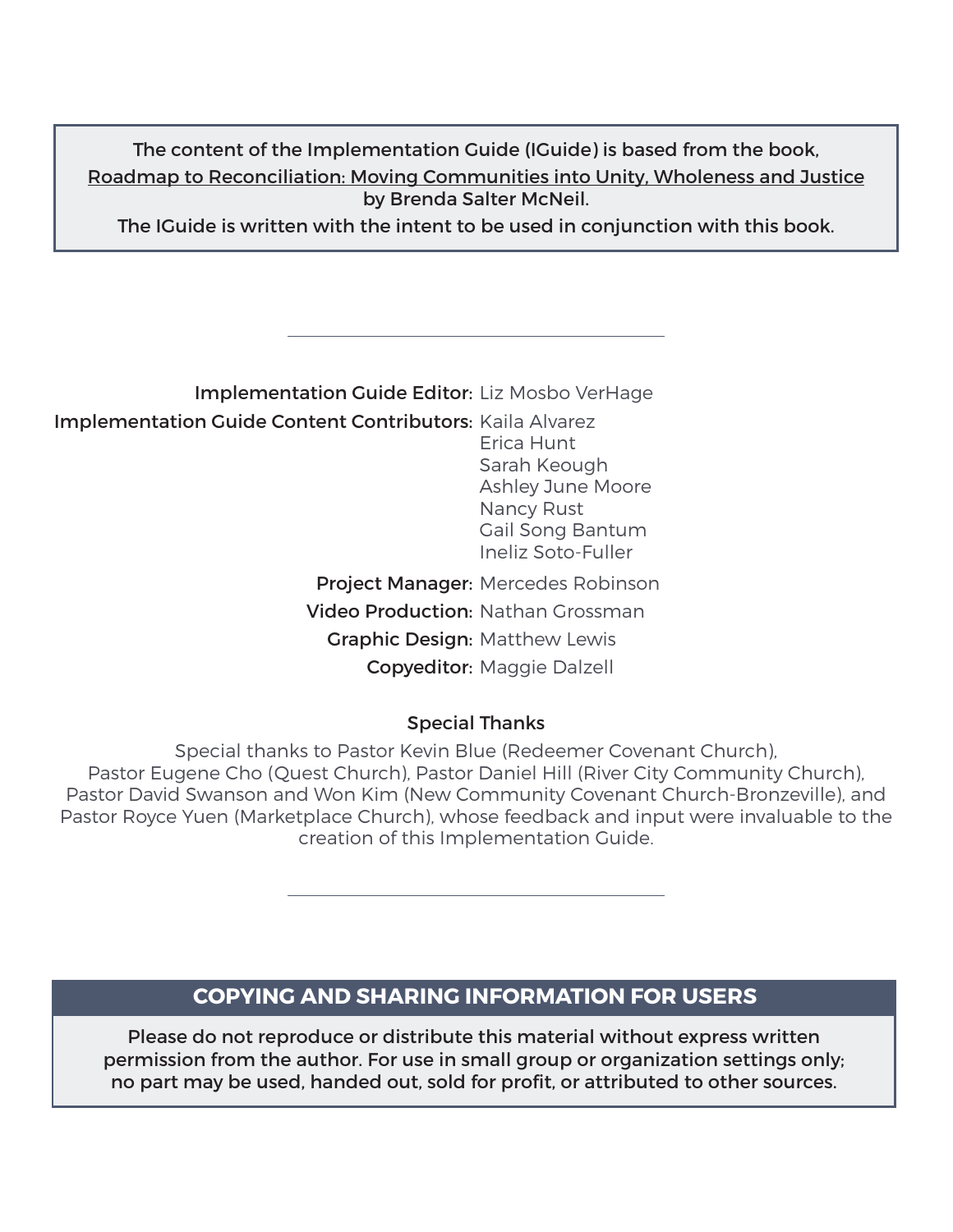#### **PURPOSE**

Because racial reconciliation is such an important and complex journey to walk, this IGuide has been created in response to the following questions, "But how do we do this in our ministry?" and "What does reconciliation around race and other key dividing realities really look and feel like in our community?" This IGuide is meant to help users unpack, walk into, and replicate the testimonies, truths, and calls to action surrounding reconciliation shared in the book. It is always a choice and a costly commitment to engage in the work of reconciliation. Therefore, no book, idea, or even the affirmation of "being for reconciliation" can truly flourish without being acted upon and fought for amidst the many broken realities in our world.

#### **PRINCIPLES OF ENGAGEMENT**

This Roadmap to Reconciliation IGuide is deeply rooted in the Christian faith and a biblical call to reconciliation. The following principles are foundational for engaging the IGuide:

- **Invitational:** engaging an ongoing journey for renewal, hope, and healing
- **Incarnational:** embodying reconciliation and creating spaces for transformation
- **Contextual:** driven by God's calling to realities in your community
- **Humility:** undergirded by an authenticity and earned credibility from others
- **Structural:** changing systemic inequalities and power dynamics for both personal and social restoration
- **Influential:** able to be replicated and sustained in healthy ways

#### **INTENDED AUDIENCE**

The IGuide is designed to be used by leaders already committed to the work of racial reconciliation. They are leaders who are ready to go deeper and further with others also on this journey. Ministries of all shapes and sizes can use it: churches, organizations, college campuses, etc. Although it is not mandatory, this process is best implemented in a diverse ministry context. This IGuide is intended for a leadership team to use to engage with their community context in mind.

## **LEADERSHIP TEAM**

Selecting a diverse, healthy leadership team to steward this process is a crucial first step in engaging the IGuide. This leadership team should be made up of individuals who represent your context's demographics as much as possible (i.e. ethnicity, gender, age, economic status, education level, nationality, immigration status, etc.). The LTeam should include representatives from your staff, council, or elder board, and other top leaders in your ministry. This will ensure the LTeam's ability to engage safely and effectively in this work. It is also recommended, if possible, that you choose two co-leaders from different ethnic backgrounds to lead the LTeam. The co-leaders should be respected, able to organize, and able to advocate for the group. The co-leaders will be tasked with overseeing the Roadmap to Reconciliation process and implementing the IGuide within the LTeam.

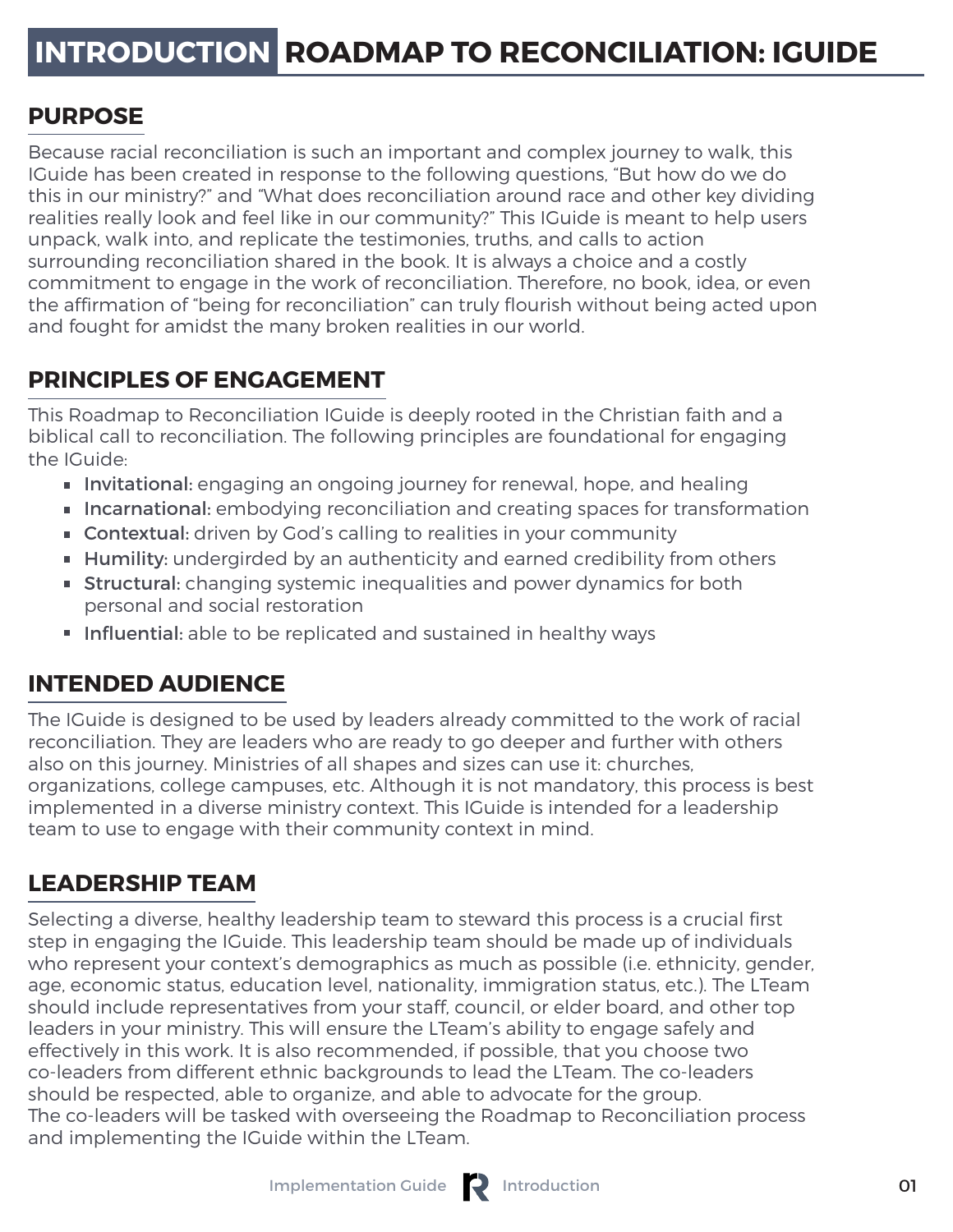#### **HOW TO USE THE IGUIDE**

You will likely need to tweak and adapt each IPhase and accompanying activities in the IGuide to fit your context and people. If an activity doesn't fit quite right, change it up. If a certain conversation goes deep and seems especially fruitful, stay with it longer and press in. Remember that we are not seeking "right answers" on this journey. The purpose of the IGuide is to provide an invitation to engage in conversations and activities that encourage your LTeam to see afresh where God is working and then to discover new places of ministry partnerships with others. It is long-haul work, not bite-sized, check-the-box work.

#### **PLANNING YOUR TIMELINE AND COMMITMENT**

It will take a commitment of regular engagement with the work of reconciliation to facilitate growth and transformation. The suggested format for engaging the IGuide is below. As you begin to plan, add these meetings, gatherings, and dates to your team and/or community calendar:

- Plan a six- to 12-month period to commit to engaging the book and the IGuide. **I.**
- Create a rhythm of meeting at least once per month for your LTeam to deeply **II.** engage the material in each IPhase of the IGuide. One to two hours per month is a suggested time commitment for this meeting. However, know that this period may vary each month depending upon what your LTeam is being asked to engage in. It is highly recommended to meet more often if you're able.
- III. For reconciliation to be implemented throughout the ministry, it is important for your LTeam to inform and educate the members about this initiative during the process. This helps to cast vision and raise awareness about the value and significance of reconciliation to your overall mission. Therefore, senior leaders or the LTeam should plan to give regular updates about the reconciliation journey to the broader ministry so more people are inspired and challenged to get involved. At a minimum, an event or update should occur once per quarter during the six- to 12-month period.
- IV. As individuals, prepare the assigned materials ahead of time, complete the readings, and research sociological examples between meetings to serve your LTeam meeting time well.
- **V.** Plan how you will share, celebrate, and mark the end of this process publicly with your community. The goal of this time will be sharing what God has done throughout this process as well as communicating next steps.

#### **THE IMPORTANCE OF BUY-IN FROM LEADERSHIP**

It is crucial for the senior leader of your ministry to fully support and endorse this initiative. A clear and well-articulated commitment to racial reconciliation and an emphasis on its centrality to the mission of the ministry is important to your success. Even if the senior leader is not actively involved in implementing the IGuide within your ministry, it is crucial that they openly communicate the importance of this work to the broader group.

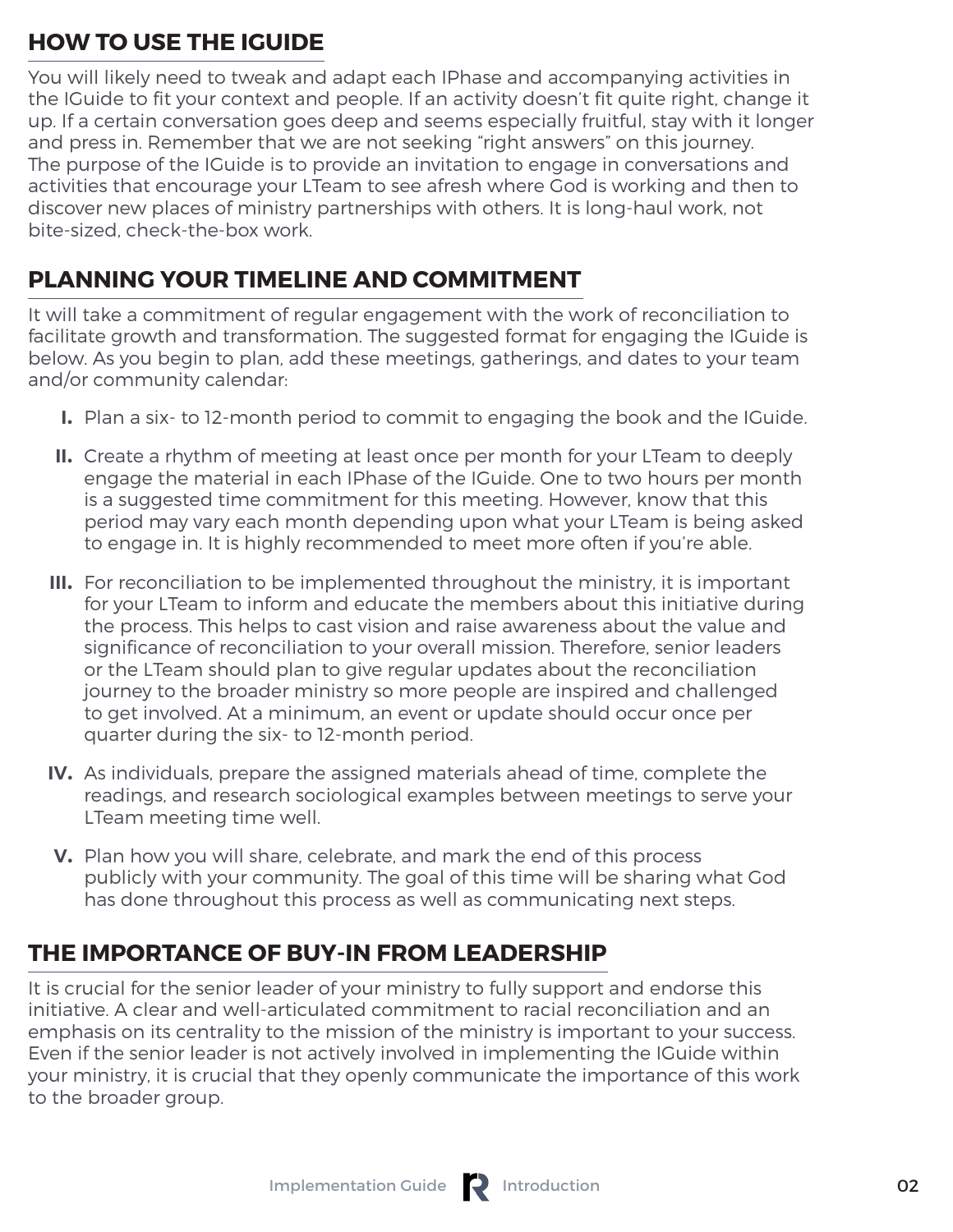#### **THE IMPORTANCE OF PRAYER**

As you begin this journey, it is vitally important to understand that reconciliation is ultimately a spiritual process. The battle for racial justice and reconciliation is not just personal, social, or organizational—it is a spiritual battle. That's why we must recognize that we are not able to change hearts, transform communities, or heal our society without the presence and power of God. Without divine intervention, we are destined to stay locked in divisive patterns that we can only analyze but not change in our inadequate, human efforts. Therefore, we need a spirituality of reconciliation that is rooted in prayer to empower us to move beyond the limitations of our human inability.

God is delighted when people come together in prayer to access the power of the Cross to break down dividing walls of hostility. Far too often, those who seek to be reconcilers are anemic in their prayer lives—both individually and corporately. This is a mistake! Racial problems are too immense for this type of spiritual anemia and cynicism. Therefore, we invite you to make a commitment to prayer as the first step in this reconciliation process. We are convinced that nothing of Kingdom value happens without prayer. Prayer must be an essential element of all specific reconciliation strategies. To that end, we urge your posture to be one of kneeling before God with open hands as you seek to hear the Spirit's voice and receive your direction for engaging in this process.

# **ROADMAP 2.0**

As ministries have engaged with the Roadmap to Reconciliation Model, our understanding and application of this process have evolved. As a result, the Roadmap 2.0 is an improved diagram of the one found on pg. 37 in Roadmap to Reconciliation. Roadmap 2.0 now reflects the need for people of color to have opportunities for restoration as a part of the reconciliation process. White allies, who have been actively involved in the work of reconciliation for a significant length of time, may also benefit from this Restoration Circle. However, they need to discern if they should engage this process in the context of community with others who affirm their need for rest.

#### The markers on the Restoration Circle are:

- **Renew:** It is vital for ministries to provide institutional support that allows those who are weary from the ongoing battle of working for reconciliation to have rest and opportunities for self-care, solitude, prayer, and lament. This allows them to be replenished, refilled, and made whole again. An example of this might be to host a sacred time of lament in your ministry after a racial tragedy where people can gather and hold each other in prayer and renew their hope.
- **Recharge:** The physical and emotional toll of living and working in a racialized society is debilitating and exhausting for people of color. Therefore, it is necessary for the intentional creation of life-giving environments that address these needs by providing opportunities to be strengthened, nurtured, and replenished. This may include gathering spaces for people of color to meet regularly with each other or an ethnic-specific retreat for the purpose of being refilled.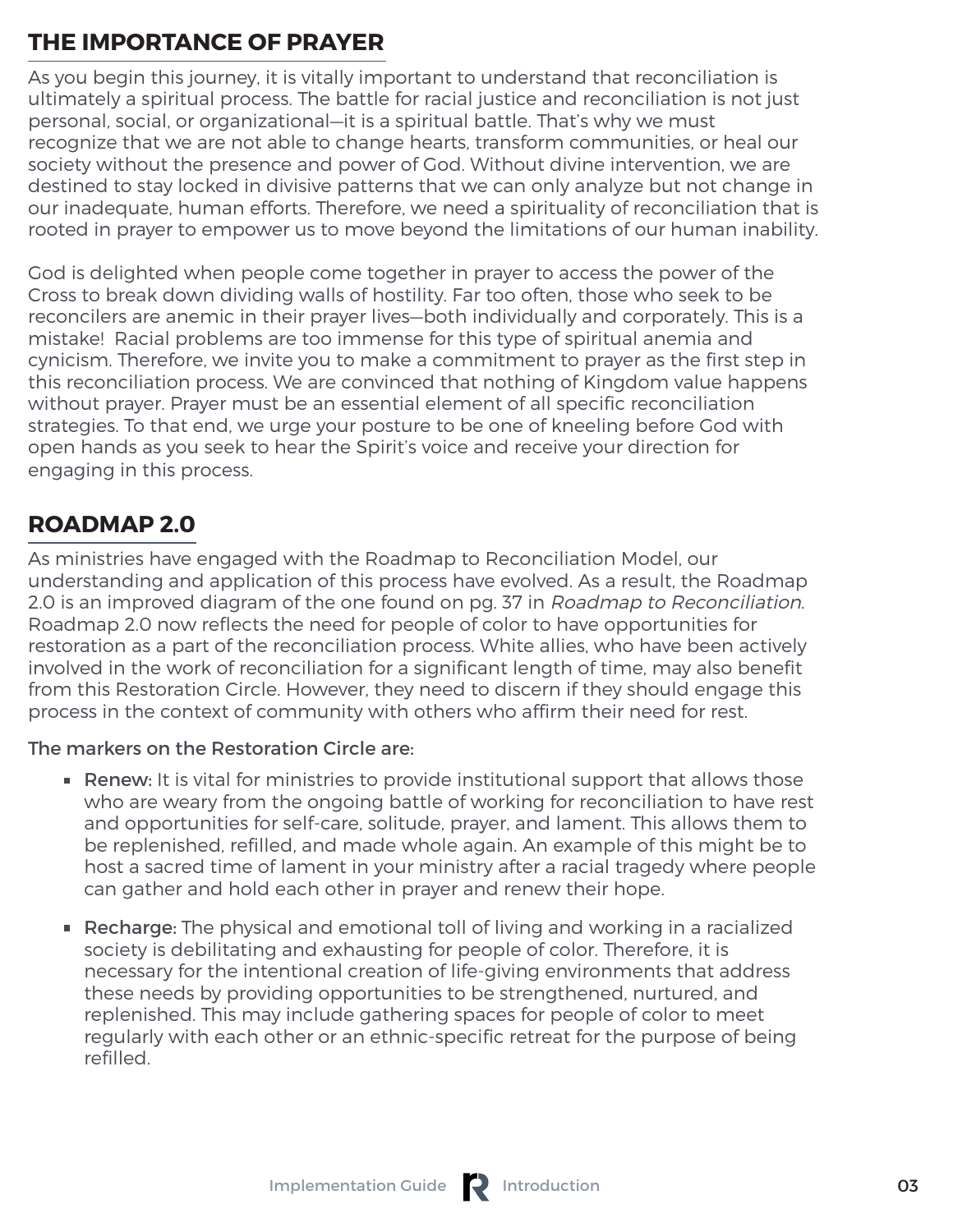**Reconnect:** For people of color in dominant culture ministries, it is necessary to affirm the need to connect with others from their ethnic and cultural backgrounds. This provides a safe space to be understood and to reconnect with God and others in culturally familiar ways. This ability to step away from "the battle" enables people of color to refocus their thoughts and recommit to their purpose and desire to engage in reconciliation. To help facilitate this gathering, a ministry may want to dedicate a specific space where people of color can reconnect with their ethnic identity through artifacts, music, and other resources that are culturally relevant and affirming.

# **EXPLORING WHITE IDENTITY**

As Christians, our deepest sense of identity is in Jesus Christ, but we must also recognize that there is a negative impact on everyone living in a racialized society. For Whites, it's impossible to fully internalize the concept of "whiteness" as being good. This produces guilt and shame that paralyzes, causing denial, silence, and inactivity. It limits their ability to engage in the work of reconciliation and racial justice. Therefore, it is necessary to take the implications of whiteness more seriously in order to help Whites break free from the distorted sense of identity they have internalized from the narrative of racial difference. This Roadmap to Reconciliation process is designed to create a safe environment that fosters this type of honest reflection while working together to become a racially transformed community.

As White leaders, consider meeting regularly to connect, share resources, learn together, and support one another's continued growth and awareness so that you can be better advocates for your sisters and brothers of color. If you feel you need some help guiding your time, reading White Awake by Daniel Hill, Being White: Finding Our Place in a Multiethnic World by Doug Schaupp and Paula Harris, and Dear White Christians: For Those Still Longing for Racial Reconciliation by Jennifer Harvey can be good starting points.

## **RECLAIMING AFRICAN NARRATIVES AND IDENTITIES**

Part of the impact of a racialized society on African-Americans in the US has been the deconstruction of their historical narrative and identity. For ministries on this reconciliation journey, sponsoring DNA testing can serve as a means for African-American identifying members to connect to their history and heritage and reaffirm their origins in a life-giving way. A wonderful resource for DNA testing is www.africanancestry.com. They are considered a world leader in DNA testing and have built the largest DNA database for people of African descent. What a gift it would be for the church to support African-Americans in the process of restoring and reclaiming their narrative and identity as a part of the reconciliation journey!

## **A NOTE ON PAIR WORK**

When engaging in partner work through the process, it may be important to pair people on your LTeam in same/similar race and/or experiential partners. The hope behind this suggestion is to reduce the potential for any disparity to arise and become disruptive to the group's process.